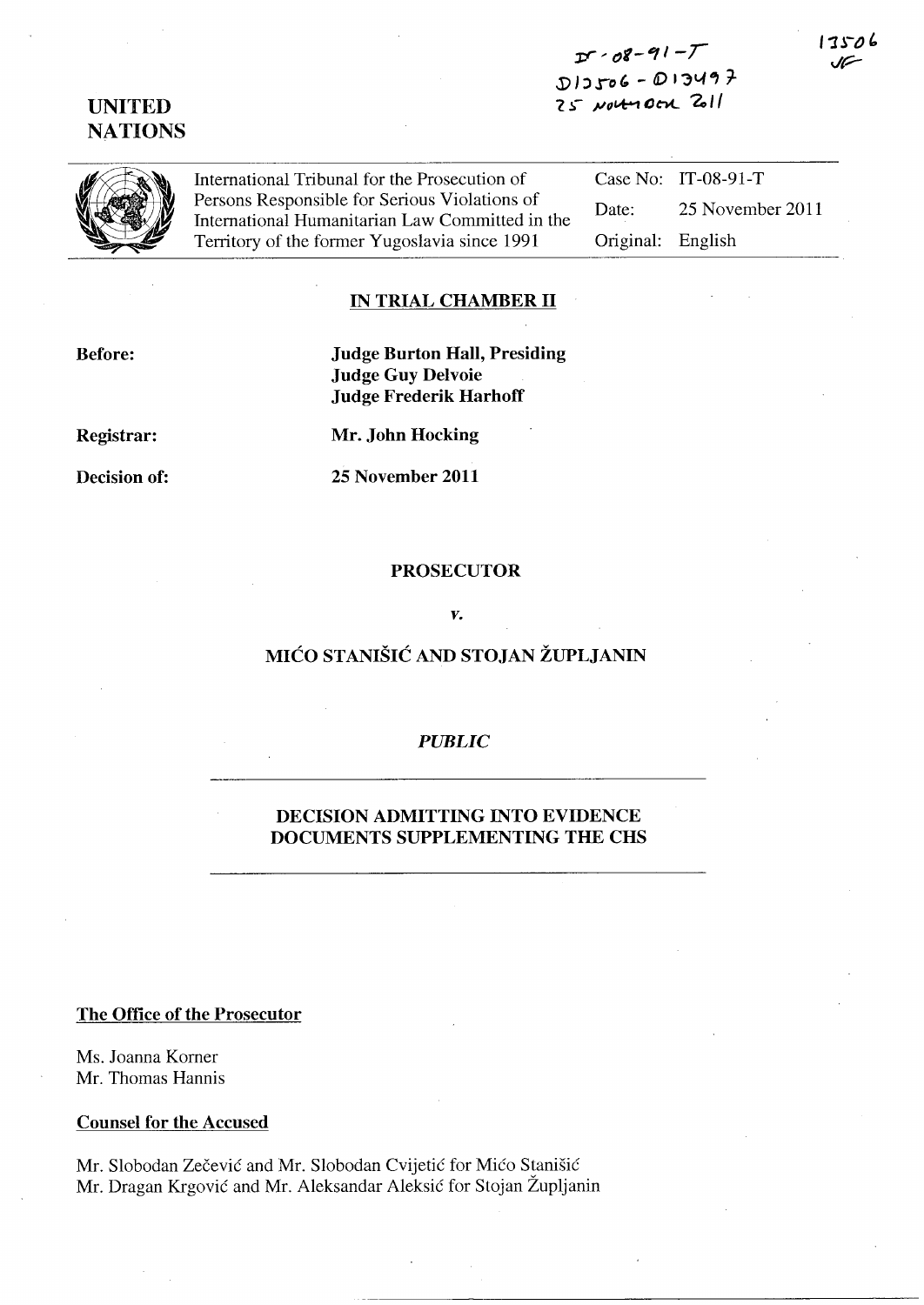### **I. INTRODUCTION**

1. Trial Chamber II ("Trial Chamber") of the International Criminal Tribunal for the Prosecution of Persons Responsible for Serious Violations of International Humanitarian Law Committed in the Territory of the former Yugoslavia since 1991 ("Tribunal") is seised of the "Prosecution motion to reopen its case-in-chief (death certificates) and tender documents from the bar table", filed with confidential Annexes A and B on 26 July 2011 ("Motion").

2. The Defence for Mico Stanisic ("Stanisic Defence") responded on 8 August 2011 ("Response"),<sup>1</sup> while the Defence for Stojan Župljanin (jointly, "Defence") did not respond. The Prosecution sought leave to reply and filed a proposed reply on 15 August 2011 ("Reply").<sup>2</sup>

## **11. PROCEDURAL BACKGROUND**

3. On 23 July 2010, the Prosecution filed a motion seeking to add to its Rule 65 *ter* exhibit list and tender into evidence the "proof of death database" for the victims listed in the schedule of the indictment.<sup>3</sup> On 17 December 2010, the Trial Chamber directed the Prosecution to provide the proof of death database on a consolidated hyperlinked spreadsheet ("CHS") by 3 January 2011 ("Directions").<sup>4</sup> On 23 December 2010, the Duty Judge granted the Prosecution an extension of time and ordered it to comply with the Directions by 12 January 2011.<sup>5</sup> On 12 January 2011, the Trial Chamber granted a further extension until 14 January 2011.<sup>6</sup> On 14 January 2011, the Prosecution filed its notice of compliance with the Directions ("Notice of 14 January 2011").<sup>7</sup>

4. On 1 February 2011, the same date on which the Prosecution closed its case, $8$  the Trial Chamber granted the Prosecution's motion of 23 July 2010 and admitted the CHS along with the underlying material into evidence ("Decision of 1 February 2011"). <sup>9</sup> In doing so, the Trial Chamber considered the reliability of the CHS and held that its deficiencies were either technical oversights or issues relevant to the weight to be afforded to the evidence, rather than affecting the admissibility

<sup>&</sup>lt;sup>1</sup> Stanišić opposition to Prosecution motion to reopen its case-in-chief (death certificates) and tender documents from the bar table, 8 Aug 2011.

<sup>2</sup> Prosecution's reply to the Stanisic opposition to Prosecution motion to reopen its case-in-chief (death certificates) and tender documents from the bar table, 15 Aug 2011.

Prosecution's motion to add proof of death database to its 65 ter exhibit list and to tender it into evidence with confidential annexes A and B, 23 Jul 2010.

<sup>4</sup> Directions to the Prosecution with regard to its motion to add proof of death database, 17 Dec 2010.

 $<sup>5</sup>$  Decision on Prosecution's urgent motion seeking variation of the deadline in relation to the proof of death database,</sup> 23 Dec 2010.

<sup>6</sup> Hearing, 12 Jan 2011, T. 18698-18699.

 $<sup>7</sup>$  Prosecution's notice of compliance with the Trial Chamber's directives relating to the proof of death consolidated</sup> hyperlinked spreadsheet, with confidential annexes A and B, 14 Jan 2011.

Hearing, 1 Feb 2011, T. 19307.

 $9$  Decision granting Prosecution's motion on proof of death database, 1 Feb 2011. The Trial Chamber notes that the CHS has not yet been assigned an exhibit number.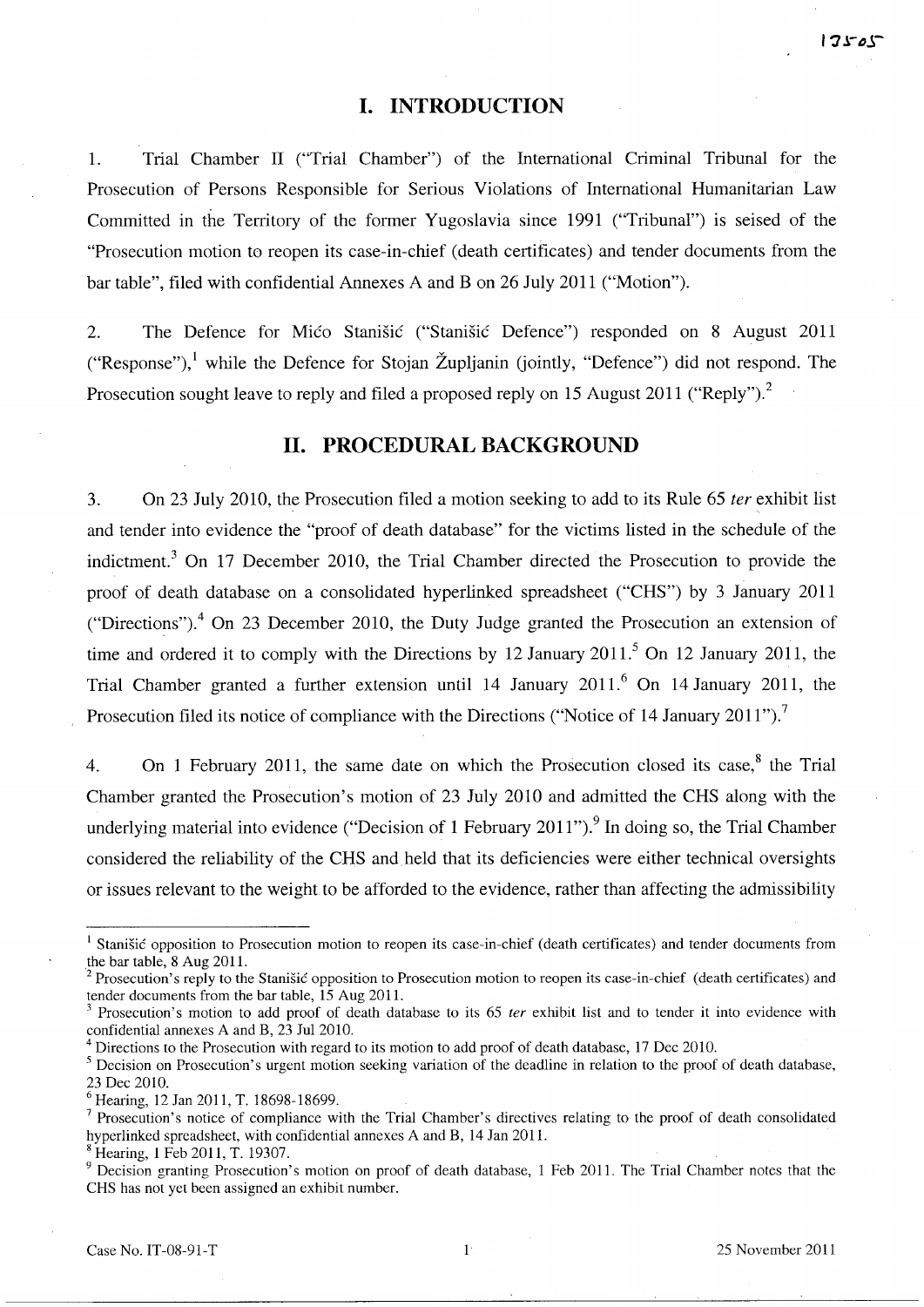of the CHS and its underlying material.<sup>10</sup> The Trial Chamber held that the CHS and its underlying material were relevant and had probative value with respect to the alleged death of a large number of victims of the crimes charged in the indictment.!! The Trial Chamber issued minor directives to harmonise the list of victims identified in the CHS with those listed in the indictment, to provide brief descriptions or database references of certain documents and to provide English translations as soon as practicable, and in any event, no later than the end of Defence case.<sup>12</sup>

5. On 1 March 2011, the Prosecution filed its notice of compliance with the Decision of 1 February 2011 with the amended version of the CHS attached as Annex  $A$ .<sup>13</sup>

6. On 4 April 2011, during the Pre-Defence Conference, the Presiding Judge invited the parties to provide an update on issues concerning the CHS.<sup>14</sup> The Prosecution stated that it had received 270 additional death certificates and it sought to have these added to the CHS.<sup>15</sup> The Stanisic Defence objected on the grounds that the Prosecution had already closed its case.<sup>16</sup> The Trial Chamber stated that it would deal with this matter in due course.<sup>17</sup> The Prosecution then filed the Motion on 26 July 2011.

7. On 20 September 2011, the Trial Chamber ordered the Prosecution to provide additional information to supplement its Motion ("Oral Order").<sup>18</sup> On 30 September 2011, the Prosecution filed a notice of compliance with the Oral Order ("Notice of 30 September  $2011$ ").<sup>19</sup>

## **Ill. SUBMISSIONS**

#### **A. Motion**

8. The Prosecution requests leave to reopen its case-in-chief in order to tender into evidence 292 death certificates and 44 other proof of death documents ("Additional Material") from the bar table as further evidence to supplement the CHS. $^{20}$ 

 $20$  Motion, paras 1, 15.

<sup>&</sup>lt;sup>10</sup> Decision of 1 February 2011, para. 57.

II *Ibid.,* paras 52, 58.

<sup>12</sup>*Ibid.,* paras 49, 54-59.

<sup>&</sup>lt;sup>13</sup> Prosecution's notice of compliance with directions of 1 February 2011 regarding the proof of death database, 1 Mar 2011.

<sup>&</sup>lt;sup>14</sup> Hearing, 4 Apr 2011, T. 19330.

<sup>15</sup>*Ibid.,* T. 19330-19331, 19333.

<sup>16</sup>*Ibid.,* T. 19298-19333. The Stanisic Defence asserted that there was also a request pending for reconsideration of the Decision of 1 February 2011. The Trial Chamber notes however that the reconsideration in fact related to the scheduling order for commencement of the Stanisic Defence case and not to the CHS.

<sup>17</sup>*Ibid.,* T. 19333-19334.

<sup>&</sup>lt;sup>18</sup> Hearing, 20 Sep 2011, T. 24420-24421.

<sup>&</sup>lt;sup>19</sup> Prosecution's notice of compliance with the oral order of 20 September 2011 regarding the Prosecution motion to reopen its case-in-chief (death certificates), 30 Sep 2011.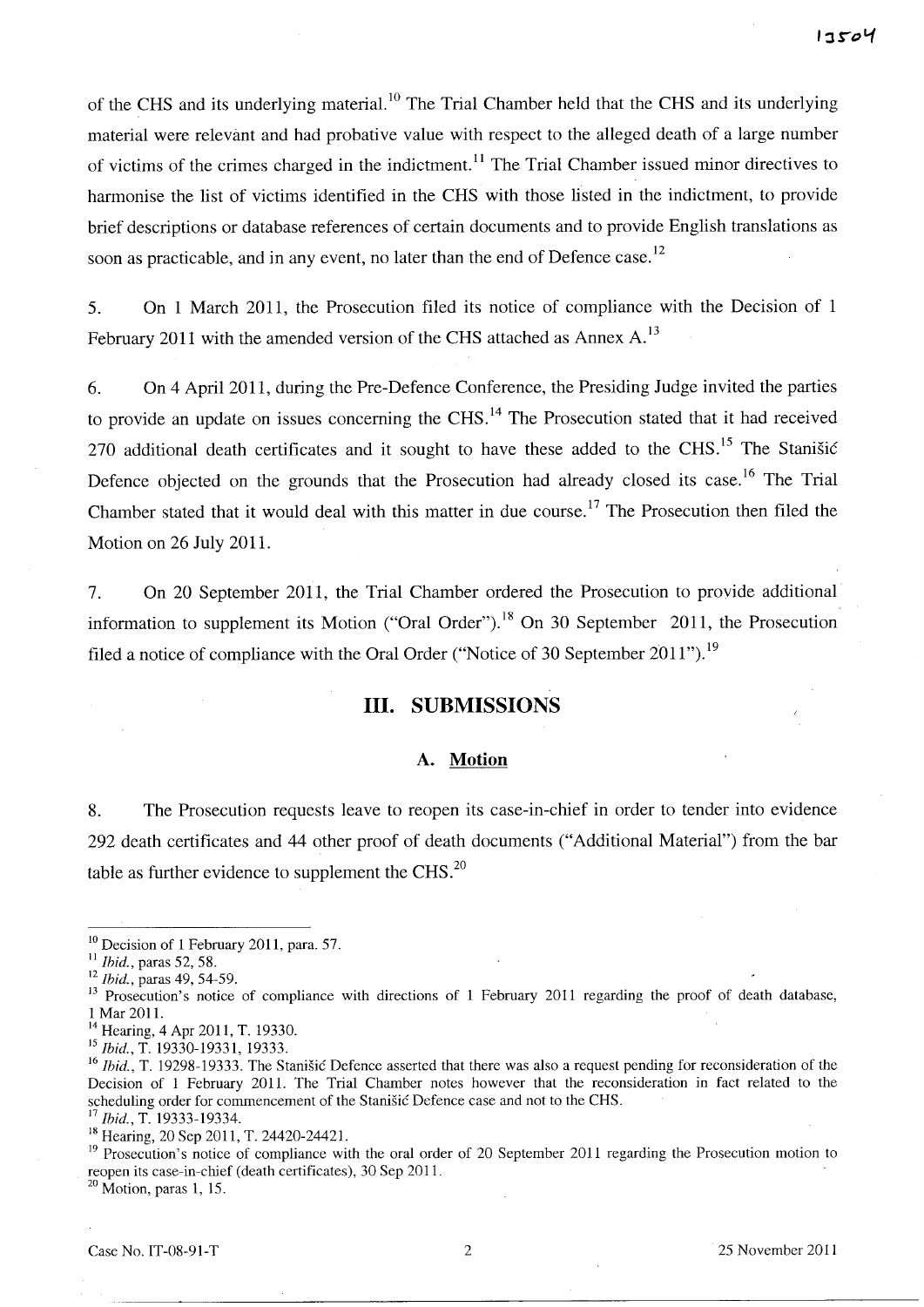9. The Prosecution submits that the Additional Material constitutes fresh evidence which justifies the reopening of its case.<sup>21</sup> It notes that the Office of the Prosecutor does not routinely request death certificates for each alleged victim in a case, but that, as the Defence in this case has specifically required proof of this issue, it requested and subsequently received the Additional Material from the relevant authorities in the region.<sup>22</sup> It adds that it only received the Additional Material after the conclusion of its case-in-chief.<sup>23</sup> The Prosecution further notes that it has repeatedly and consistently informed the Defence and the Trial Chamber of the prospect of updates to the CHS and that the Additional Material forms part of this ongoing process.<sup>24</sup>

10. . The Prosecution submits that the new death certificates are relevant and will assist the Trial Chamber in determining whether the persons named in the confidential annex to the indictment are, in fact, deceased.<sup>25</sup> The Prosecution argues that the probative value of the Additional Material is not outweighed by the need to ensure a fair trial.<sup>26</sup> It further submits that the reopening of the Prosecution's case-in-chief will not unduly prejudice the Accused, who have been given "ample notice of the Prosecution's intent to introduce new proof-of-death evidence as it becomes available".<sup>27</sup> In this respect, the Prosecution relies upon its Notice of 14 January 2011 in which it stated that searches were still ongoing regarding proof of death evidence and that it would inform the Trial Chamber and the Defence when such searches were complete.<sup>28</sup>

11. The Prosecution notes that, although the Additional Material was disclosed to the Defence at the earliest possible stage during the Stanisic Defence case, the Defence chose not to ,call evidence to challenge the CHS.<sup>29</sup> The Prosecution submits that the Accused will not be deprived of their rights to a fair trial as the Additional Material does not modify the charges in the indictment, but merely supplements existing information so as to prove the deaths of named victims.<sup>30</sup> It adds that the information clarifies some victim details and the fact of their death, which improves the overall reliability of the CHS.<sup>31</sup>

- <sup>21</sup>*Ibid.,* paras 9-10.
- <sup>22</sup>*Ibid.,* para. 10.
- *23 Ibid.*
- <sup>24</sup>*Ibid.*
- *25 Ibid.,* para. 1l.
- *26 Ibid.,* paras 9, 11-l3.
- <sup>27</sup>*Ibid.,* para. 12.

- <sup>29</sup>*Ibid.*
- *30 Ibid.,* para. l3.

<sup>28</sup>*Ibid.* See also Notice of 14 January 2011, para. 10.

<sup>31</sup>*Ibid.,* para. 14.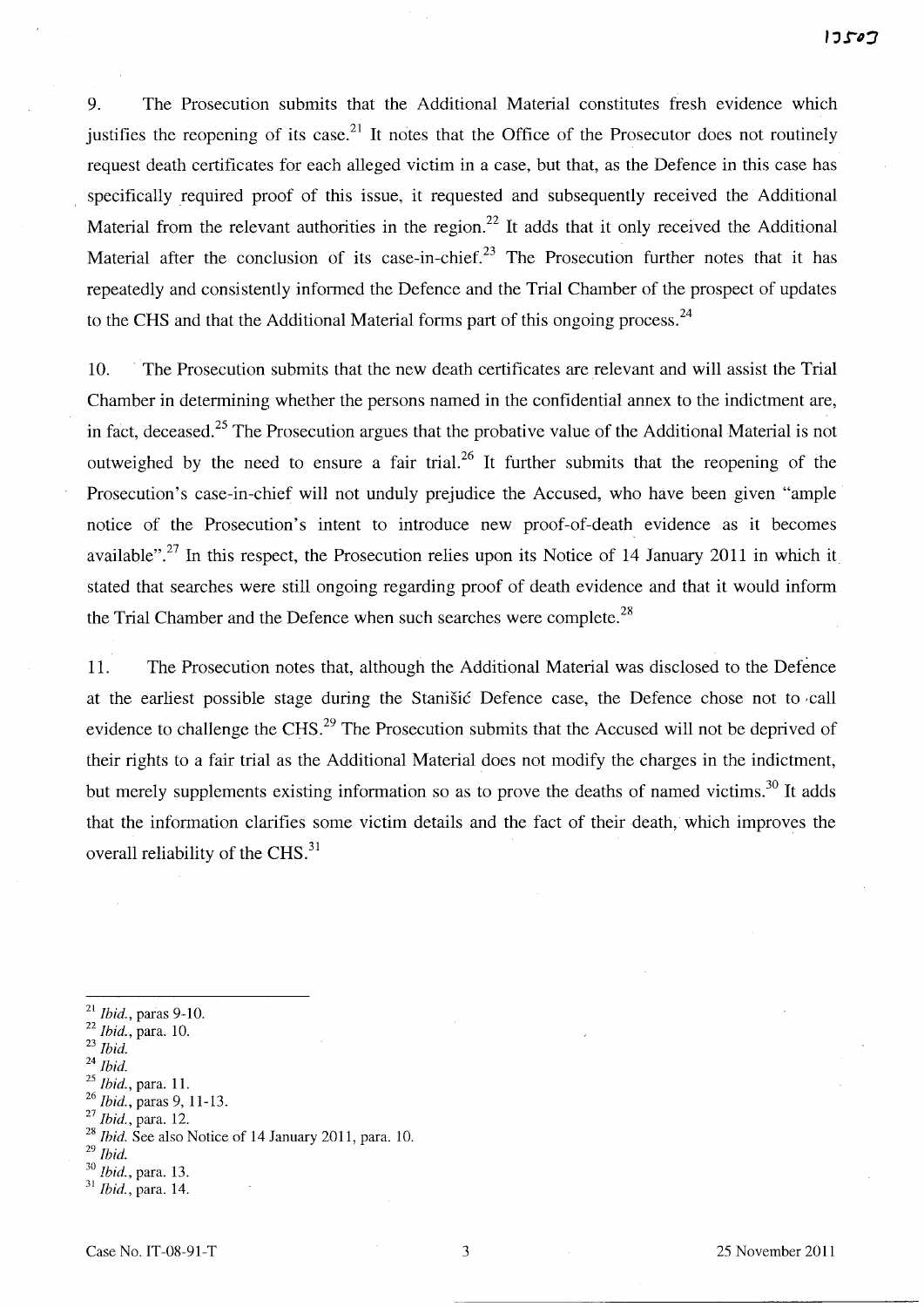#### **B. Response**

12. **In** its Response, the Stanisic Defence asserts that the Motion "completely ignores" the relevant jurisprudence governing the reopening of a party's case to introduce fresh evidence, and requests that the Trial Chamber deny the motion.<sup>32</sup>

l3. The Stanisic Defence argues that, as of 31 July 2009, when it filed its Supplemental Pre-Trial Brief, it contested the truth and accuracy of all factual allegations made by the Prosecution in the indictment, as well as the Prosecution's legal assessment of those factual allegations.<sup>33</sup> It adds that the Prosecution has been on notice since then that the Stanistic Defence "would not agree to matters concerning alleged killings without adequate and reliable evidence being produced".<sup>34</sup> The Stanisic Defence asserts that this position was reiterated in a filing of 4 August 2010, during a meeting following this filing at which it demanded specific information about each alleged victim from the Prosecution, and then again in court on 17 September 2010.<sup>35</sup>

14. The Stanisic Defence recalls and relies upon its previous objections to the adequacy and reliability of the database produced by the Prosecution.<sup>36</sup> The Stanisic Defence observes that when the Prosecution closed its case, it made no submission on the completeness of the CHS or to any ongoing investigations in this regard. $37$  It notes that the Additional Material was provided long after the close of the Prosecution's case, and after the close of Mico Stanisic's own case on 20 July 2011. <sup>38</sup>

15. The Stanisic Defence submits that these deficiencies, coupled with the Prosecution's alleged failure at the time it closed its case, to make submissions to the Trial Chamber that the ongoing investigation to procure additional proof of death material was an element of its investigations that it had been unable to conclude, indicate that the Prosecution has failed to meet the "reasonable diligence" requirement to reopen its case.<sup>39</sup> It further submits that the Prosecution failed to pursue diligently investigations in relation to the Additional Material during its case and provided no explanation as to why it failed to do so.<sup>40</sup> The Stanišic Defence maintains that the Prosecution has been working with this database since 2001, that it has been on notice since August 2009 that the

*36 Ibid.,* paras 13-16.

<sup>32</sup> Response, paras 9, 25.

<sup>&</sup>lt;sup>33</sup> Ibid., paras 10, 22 referring to Supplemental pre-trial brief of the Defence of Mićo Stanišić, ("Supplemental Pre-Trial Brier'), 31 Ju12009.

<sup>34</sup>*Ibid.,* paras 17, 22.

<sup>&</sup>lt;sup>35</sup>*Ibid.*, paras 13-14, 17, referring to Joint defence response to Prosecution's motion to add proof of death database to its 65ter exhibit list and to tender it into evidence with confidential annexes A and B, 4 Aug 2010.

<sup>37</sup>*Ibid.,* para. 20.

*<sup>38</sup> Ibid.,* para. 25.

<sup>&</sup>lt;sup>39</sup> Ibid., paras 8, 20, 21, referring to *Prosecutor v. Hadžihasanović and Kubura*, Case No.: IT-01-47-T, Decision on the Prosecution's application to reopen its case, 1 Jun 2005 ("Hadžihasanovic Decision"), paras 39-42.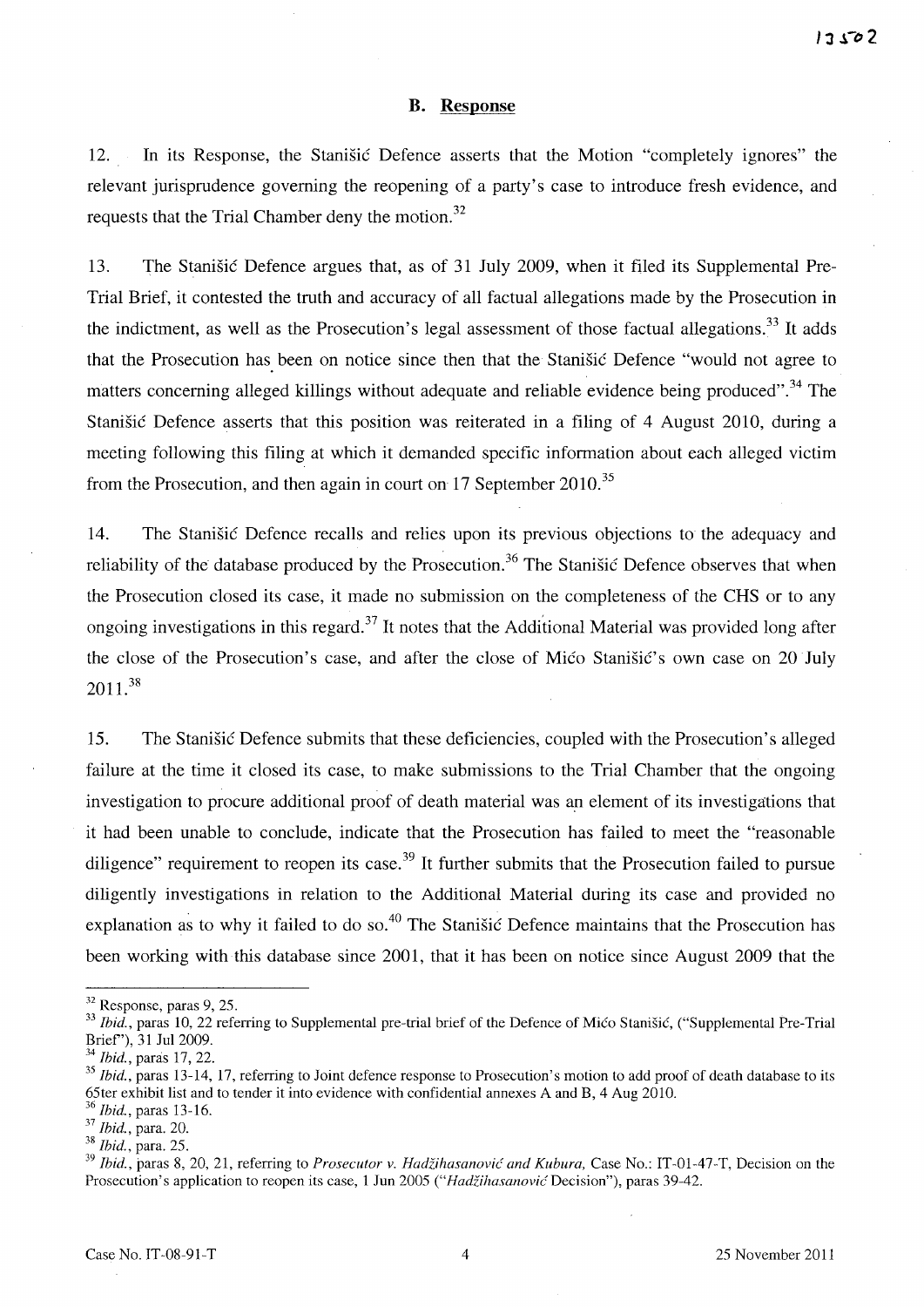Stanisic Defence required proof of the death of these victims and that the Stanisic Defence made specific requests for production of these underlying documents throughout  $2010<sup>41</sup>$ . The Stanisic Defence argues that, given its clearly stated position that it would require strict proof of death, and in light of the procedural history on this matter, there is no basis on which the Prosecution can assert that it has exercised reasonable diligence in obtaining the Additional Material.<sup>42</sup>

16. As for the Prosecution reliance on the fact that the Stanisic Defence did not lead evidence on this point, the Stanisic Defence states that such decision stems from its assessment that there was no case to answer on this point, which was based on the fact that the defence is only required to challenge the evidence actually tendered in the proceedings, not all material disclosed.<sup>43</sup>

### C. **Reply**

17. In Reply, the Prosecution asserts that the Stanisic Defence misstates the applicable law on the reopening of its case and that, with the correct interpretation in mind, it has exercised reasonable diligence.<sup>44</sup>

18. The Prosecution submits that the CHS has been the subject of ongomg negotiations, discussions and submissions, and that the Stanisic Defence's objections did not become clear until relatively late in the case.<sup>45</sup> It argues that the Stanišić Defence's version of the procedural history is inaccurate and at times misleading.<sup>46</sup> The Prosecution does not accept that it was put on notice by the Supplemental Pre-Trial Brief that it would be held to strict proof on all matters relating to exhumations and proof of death, as the underlying allegations in the indictment have remained unchallenged.<sup>47</sup> It asserts that the procedural history reveals that, at least until 5 November 2010, there was a possibility that an agreement could be reached on the CHS and its supporting documentation.<sup>48</sup> The Prosecution argues that it sought to supplement the CHS with Additional Material as soon as it became clear that no possibility of agreement on the proof of death database would be reached.<sup>49</sup>

19. The Prosecution asserts that the repetition by the Defence of the procedural history of the CHS is of little relevance to the present Motion, as the Trial Chamber already considered this in

- *43 Ibid.,* para. 24.
- <sup>44</sup> Reply, paras 2-4.
- *45 Ibid.,* para. 7.
- <sup>46</sup>*Ibid.,* para. 6.
- <sup>47</sup>*Ibid.,* paras 9, 10.
- <sup>48</sup>*Ibid.,* para. 14. *49 Ibid.,* para. 14.

<sup>40</sup>*Ibid.,* para. 22.

<sup>41</sup>*Ibid.* 

*<sup>42</sup> Ibid.,* para. 23.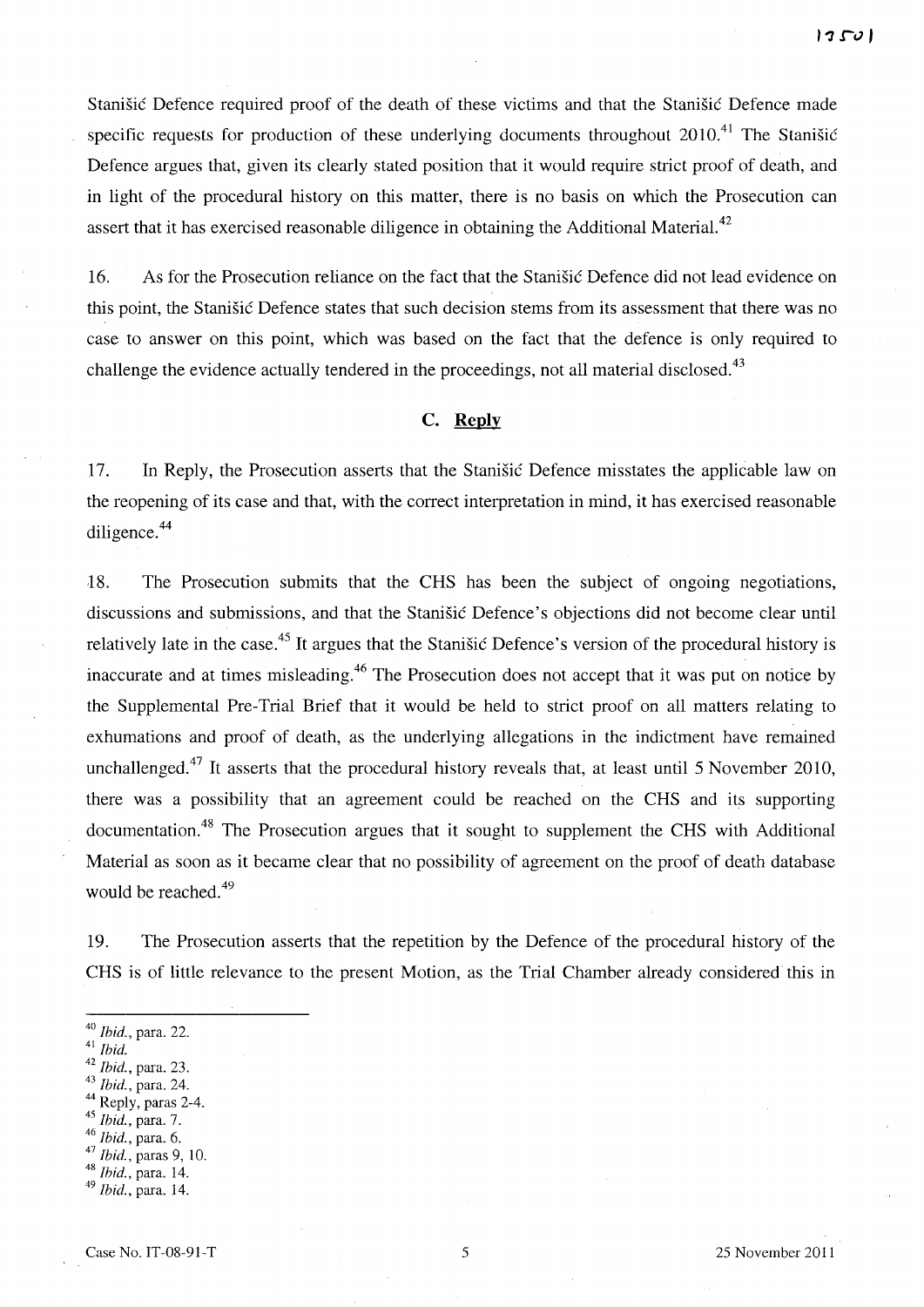detail in its previous decision.<sup>50</sup> The Prosecution notes that when the CHS was admitted in February 2011 the Trial Chamber did not find any lack of due diligence.<sup>51</sup>

20. With respect to the argument that the Prosecution closed its case without making any reference to the on-going searches, the Prosecution replies that its Notice of 14 January 2011 stated that searches were on-going and that it had undertaken to inform the Trial Chamber once those searches were finished..<sup>52</sup>

21. The Prosecution emphasises that the Stanisic Defence has not articulated how it will be prejudiced by the admission of the Additional Material.<sup>53</sup> It submits that it is "disingenuous" of the Stanisic Defence to imply that had the Additional Material been part of the CHS when it was admitted, the Defence would have determined that it had a case to answer.<sup>54</sup> The Prosecution notes that the CHS contains more than 1,500 documents and that the Additional Material comprises a relatively small proportion of the total, concerning a relatively small number of victims.<sup>55</sup> In the Prosecution's view, it is difficult to see how the inclusion of the Additional Material could so change the Stanisic Defence's view of the reliability of the CHS as to cause it to change its decision not to call evidence to challenge it.<sup>56</sup>

#### **D. Notice**

22. On 30 September 2011, the Prosecution duly complied with the Oral Order by submiting its Notice of 30 September 2011.<sup>57</sup> Therein, it provided the dates on which the Requests for Assistance ("RFA") regarding the Additional Material were sent to the respective countries, the status of all outstanding RF As, and template translations for the' different categories of documents listed in Annex A of the Motion.<sup>58</sup>

# **IV. APPLICABLE LAW AND DISCUSSION**

23. Rule 89(C) of the Tribunal's Rules of Procedure and Evidence ("Rules") provides that a Chamber may admit any relevant evidence which it deems to have probative value. The Trial Chamber has already held that the CHS and its underlying material are relevant and probative in

*56 Ibid.,* para. 19.

 $\Delta$ 

*<sup>50</sup> Ibid.,* para. S.

<sup>51</sup>*Ibid.,* para. S.

*<sup>52</sup> Ibid.,* para. 17; See also Notice of 14 January 2011, para. 10.

*<sup>53</sup> Ibid.,* para. IS.

*<sup>54</sup> Ibid.,* para. 19.

<sup>55</sup>*Ibid.,* para. 19.

<sup>57</sup> Oral Order, 20 Sep 2011, T. 24420-2442l.

<sup>58</sup> Notice of 30 September 2011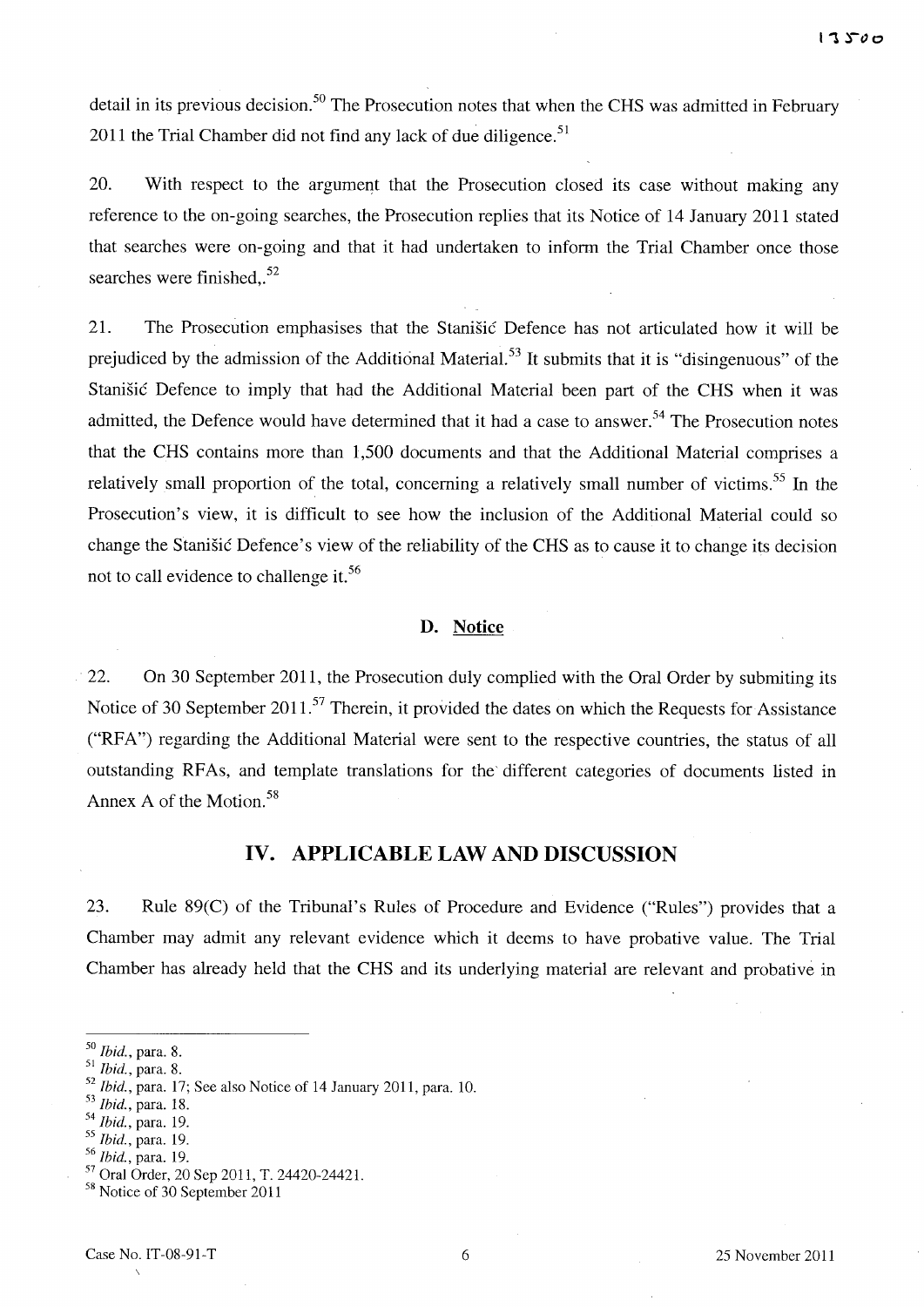relation to the alleged death of a large number of victims of the crimes charged in the indictment.<sup>59</sup> Upon review of the Additional Material, the Trial Chamber is duly satisfied that the Additional Material is relevant and probative for precisely the same reason.

24. The Trial Chamber turns next to consider whether the Additional Material can appropriately be characterized as fresh evidence and consequently whether the Motion can properly be characterised as a request for a reopening of the Prosecution's case-in-chief. When considering an application for reopening a case to allow for the admission of fresh evidence, a Trial Chamber should first determine whether the evidence could, with reasonable diligence, have been identified and presented in the case-in-chief of the party making the application.<sup>60</sup> The Appeals Chamber has held that such an evaluation is highly contextual, depending on the factual circumstances of each case, and that any assessment in this respect should be carried out on a case-by-case basis.<sup>61</sup>

25. The Trial Chamber recalls that, prior to the close of its case-in-chief, the Prosecution stated that, in relation to victims listed in the CHS where no supporting documentation has been provided, it had not been able to complete the full range of searches.<sup>62</sup> The Prosecution further informed the Trial Chamber that these searches were "still ongoing" and undertook to notify the Trial Chamber and the Defence when the searches were complete.<sup>63</sup>

26. In its Decision of 1 February 2011, the Trial Chamber was satisfied that

[D]ue to the nature of crimes alleged in the indictment which involves allegations of killings and extermination in the context of a widespread or systematic attack against the civilian population, it is to be expected that evidence collection concerning victims of these crimes may be conducted on an on-going basis.<sup>64</sup>

The Trial Chamber also noted the continuing obligation on the part of the Prosecution to disclose new information concerning alleged victims as it became available, "regardless of the stage of the proceedings".<sup>65</sup> Thus, the Trial Chamber was aware that the Prosecution would seek to supplement the CHS if additional documentation became available to it.

<sup>59</sup> Decision of 1 February 2011, para. 58.

*<sup>60</sup> Prosecutor v. Gotovina et aI.,* Case No: IT-06-90-AR73.6, Decision on Ivan Cerrnak and Mladen Markac interlocutory appeals against Trial Chamber's decision to reopen the Prosecution case, 1 July 2010, *("Gotovina*  Decision"), para. 23; See also *Prosecutor v. Popovic et. al.,* Case No: IT-05-88-T, Decision on Prosecution second motion to reopen its case and/or admit evidence in rebuttal, confidential, 8 May 2009, para. 67. See further *Prosecutor v. Delalic et al.,* Case No.: IT-96-21-A, Judgement, 20 Feb 2001, para. 283.

<sup>61</sup>*Gotovina* Decision, para. 24.

<sup>62</sup> Notice of 14 January 2011, para. 10.

*<sup>63</sup> Ibid.* 

<sup>&</sup>lt;sup>64</sup> Decision of 1 February 2011, para. 46.

*<sup>65</sup> Ibid.*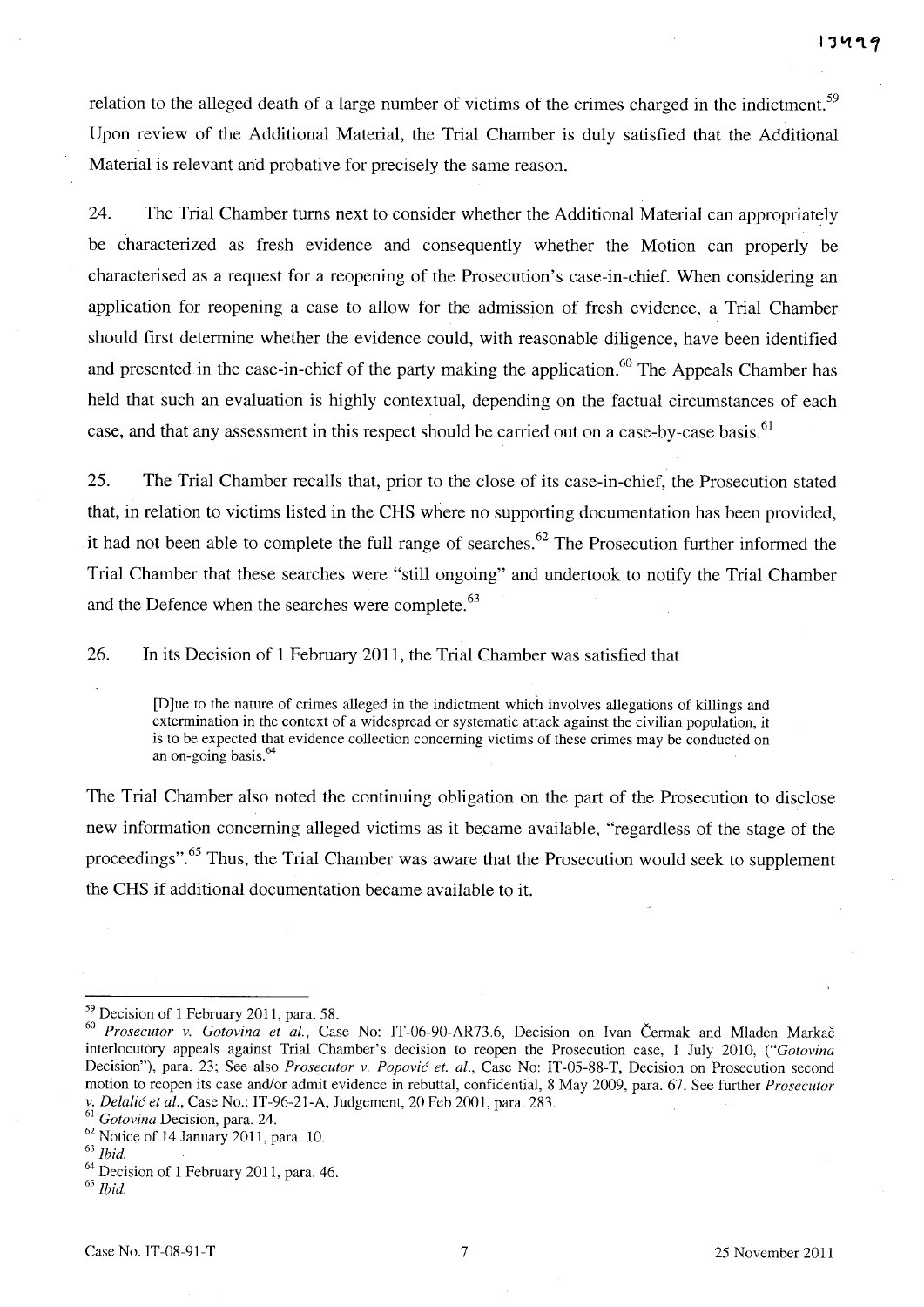27. In its Notice of 30 September 2011, the Prosecution explained that all of the Additional Material has been obtained pursuant to an RFA sent on 20 January 2011, prior to the closure of its case-in -chief. 66

28. The Trial Chamber notes that the Additional Material consists of 336 documents which in turn relate to 230 alleged victims, as there are multiple entries for some individuals. The Stanisic Defence does not assert that any of these 230 individuals are not already listed in the CHS. The Trial Chamber finds that, with the exception of one individual<sup>67</sup> the remaining 229 individuals to whom the Additional Material relates are all already included in the CHS. Consequently, the Additional Material relates to a number of previously identified victims in respect of whom the Prosecution had outstanding requests for production of documents at the time the CHS was admitted and the Prosecution moved to close its case. Moreover, the Additional Material does not introduce new allegations, nor does it expand the Prosecution's case in relation to the list of victims contained in the indictment.

29. In light of the foregoing, the Trial Chamber finds that the Additional Material does not constitute fresh evidence. The Additional Material merely supplements the CHS and its underlying material which has already been admitted into evidence. As such, it is not necessary to reopen the Prosecution's case-in-chief in order to admit the Additional Material. Furthermore, the Trial Chamber finds that the Stanisic Defence has failed to show how it would be prejudiced by the admission of the Additional Material. Having already found the Additional Material to be relevant and probative to these proceedings, the Trial Chamber will therefore admit the Additional Material. Nonetheless, the Trial Chamber is mindful that the trial has reached an advanced stage of proceedings and it is in the interests of justice to have the Prosecution finalise the CHS at the earliest possible time.

# **v. DISPOSITION**

30. For the reasons set out above and pursuant to Rules 89(C) and 126bis of the Rules, the Trial Chamber

**GRANTS** the Prosecution leave to reply;

**GRANTS** the Motion in part;

<sup>&</sup>lt;sup>66</sup> Notice of 30 September 2011, para. 2.

 $\frac{67}{67}$  See Annex A to the Motion, entry 250. In the CHS dated 1 March 2011 there are a number of individuals with the same last name but none with the same first name. However, there is an entry in the CHS (no. 4486) with the same last name and the first name unknown which could correspond to entry 250 in Annex A.